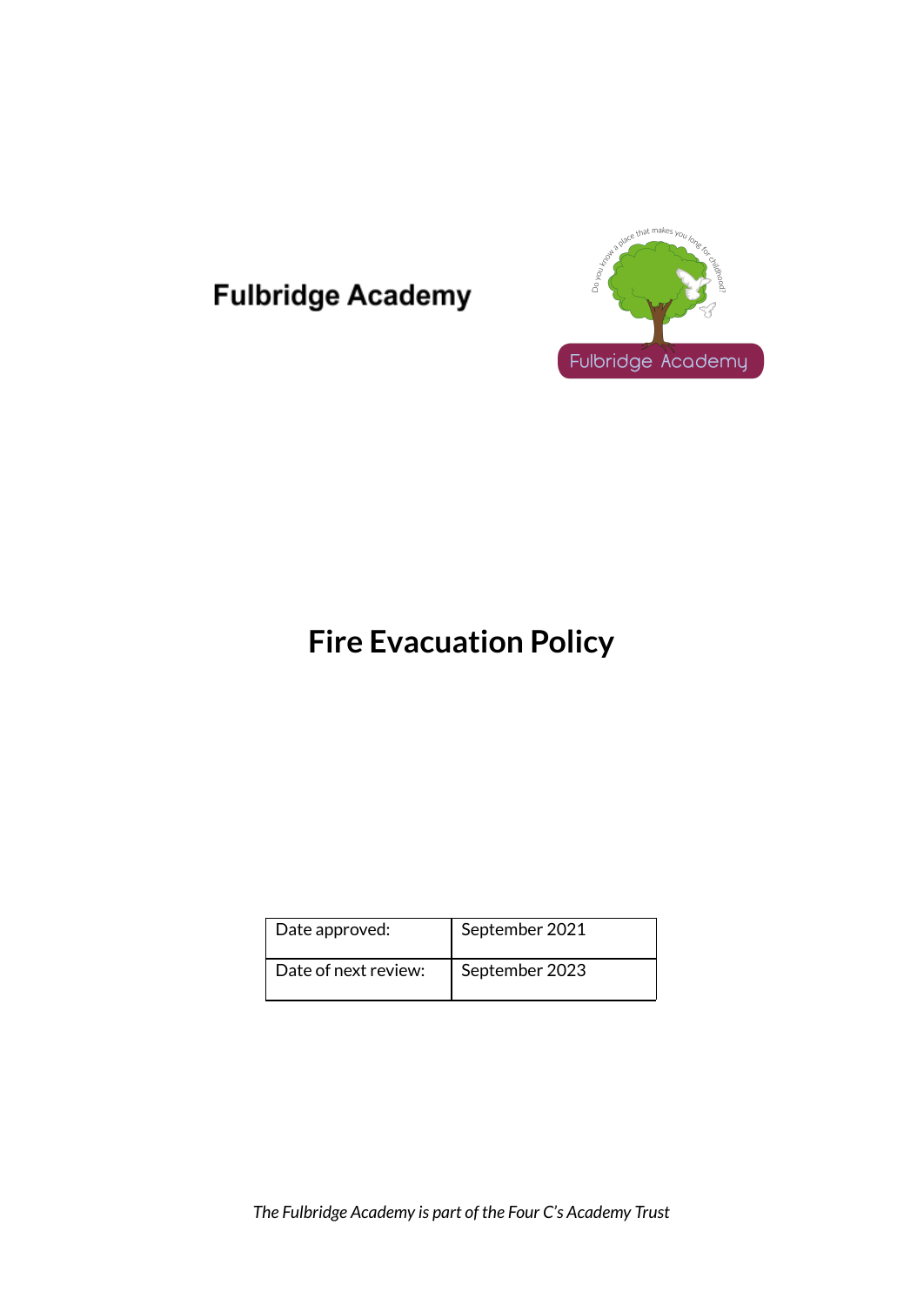# **THE FULBRIDGE ACADEMY**

# **FIRE DRILL**

### **Fire Evacuation Policy**

### **Fire Safety Advice**

- Read the following Policy and Procedure.
- Make yourself familiar with all escape routes.
- Do not leave electrical items on when not in the room.

### **General Information**

- Call Points are red break glass panels that are located around the school at various exits.
- Push the glass firmly where indicated.
- Office to Dial 999 and ask for the Fire Service within office hours.
- When the fire alarm is raised the Fire Brigade responds automatically outside of the 9am -5pm school opening hours. If the alarm is raised within working hours it will not be responded to unless 999 is dialled.
- Fulbridge Academy fire assembly point is at the rear of school- school field, 3G pitch and block paved car park.
- Fulbridge Academy High fire assembly point at the rear of the building- FAH car park.
- All guests and visitors meet on the playing field under the guidance of the Office staff.
- Designated Fire Party to check all rooms, corridors, toilets, corners, etc for their phase/year group before they leave the building.
- School staff to close all internal and external doors on exiting the building.

### **Fire Party Personnel**

#### SLT (Sam Smee & Lewis Angier) Site Team (Lead- Kev Adcock, Dave Parsons, Aaron Morgan, Adam Wyness, Luke Isely) Office Staff (FA- Dawn Wilson, Sharon Delegate, Carly Walker, Fiona Pais, Jo Adcock & Isabelle Strowger) (FAH- Karen Swift & Ally Duff)

The Adult in charge will be identified by a high visibility jacket. In most cases this will be Sam Smee. However in the event they are not available then Lewis Angier, Principal, Vice Principal or Assistant Principals will act in this role.

### **The adult in charge to:**

- Ensure all children and classes are accounted for at the rear assembly point.
- Ensure that all staff are accounted for.
- Ensure that all visitors are accounted for.
- Have spoken to Site staff to get confirmation that the building is clear.
- Have confirmation from the Site Manager if it is clear to return to the building and then inform the rest of the staff it is safe to re-enter.

# **THE FULBRIDGE ACADEMY**

*The Fulbridge Academy is part of the Four C's Academy Trust*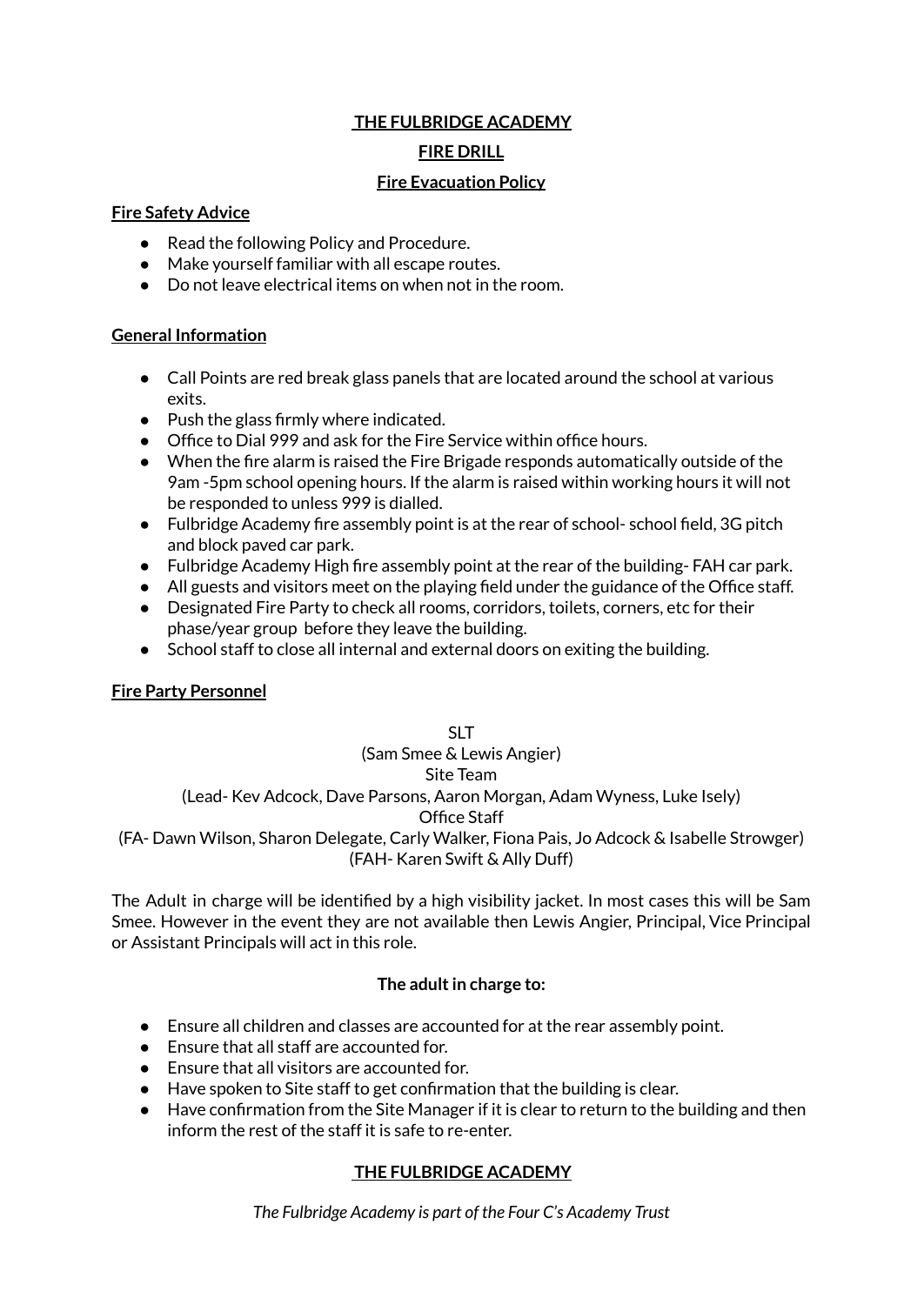# **Fire Evacuation Policy**

### **For outside Agencies using the facilities.**

Before any course or event held in The Lodge- the fire evacuation video must be shown to anyone who is not a member of the Academy.

#### **If you hear the fire alarm.**

Immediately evacuate the building via the nearest exit and head directly to the rally point.

- Do not try to collect personal belongings on evacuating the building.
- Do not attempt to go back in and fight the fire.
- All doors to be closed behind you.

#### **If you discover a fire.**

- CALMLY raise the alarm by pressing the nearest call point.
- These are red break glass panels that are located around the school at various exits.
- Push the glass firmly where indicated.

#### The Lodge

- All delegates exit the Lodge and proceed to the fire evacuation point at the rear of the school- school field.
- The person leading the course will do a register of delegates.
- Completed register handed to Fire Officer in charge.

#### Soft Play- Rear of Sports Hall

- All children exit the soft play shed and proceed to the fire evacuation point- school field.
- The person in charge of the group will register.
- Completed register handed to Fire Officer in charge.

Please see the map for details of evacuation points and directions should you need them.

When the fire alarm is raised the Fire Brigade responds automatically outside of the hours of the 9am-5pm school opening hours. If the alarm is raised within working hours it will not be responded to unless 999 is dialled.

#### DO NOT ATTEMPT TO FIGHT THE FIRE YOURSELF.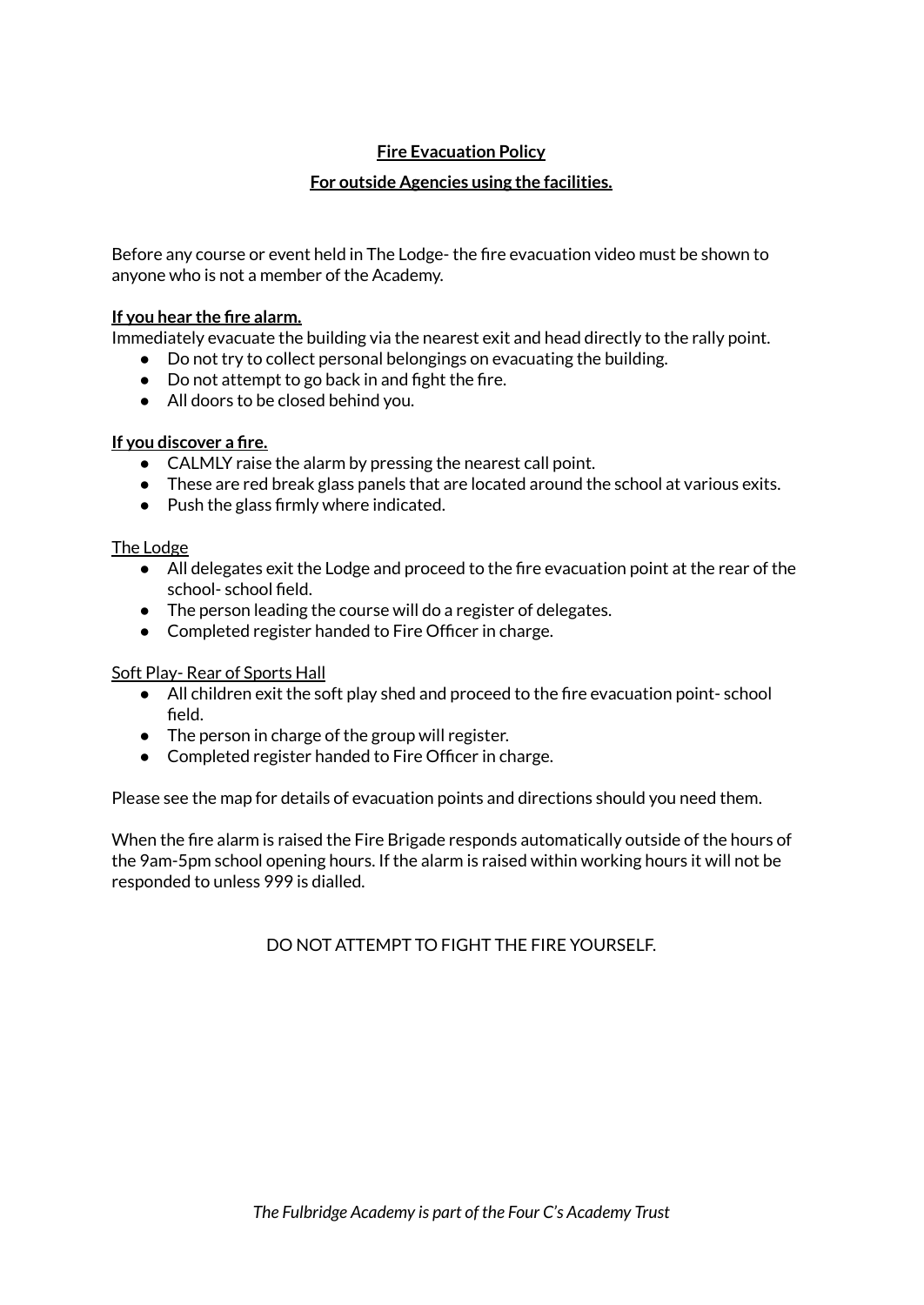# Fire Evacuation Procedure for Fulbridge Academy

# **If you discover a Fire.**

- Sound the alarm pressing the nearest call point then dial 999
- Do not stop to collect personal belongings
- $\bullet$  Leave by the nearest exit
- Close all doors en route
- Do not re-enter the building
- Assemble at the selected Fire Point at rear of building

# **If you hear the Fire Alarm.**

- $\bullet$  Leave by the nearest exit
- Close all doors enroute
- Do not re-enter the building
- Assemble at the selected Fire Point